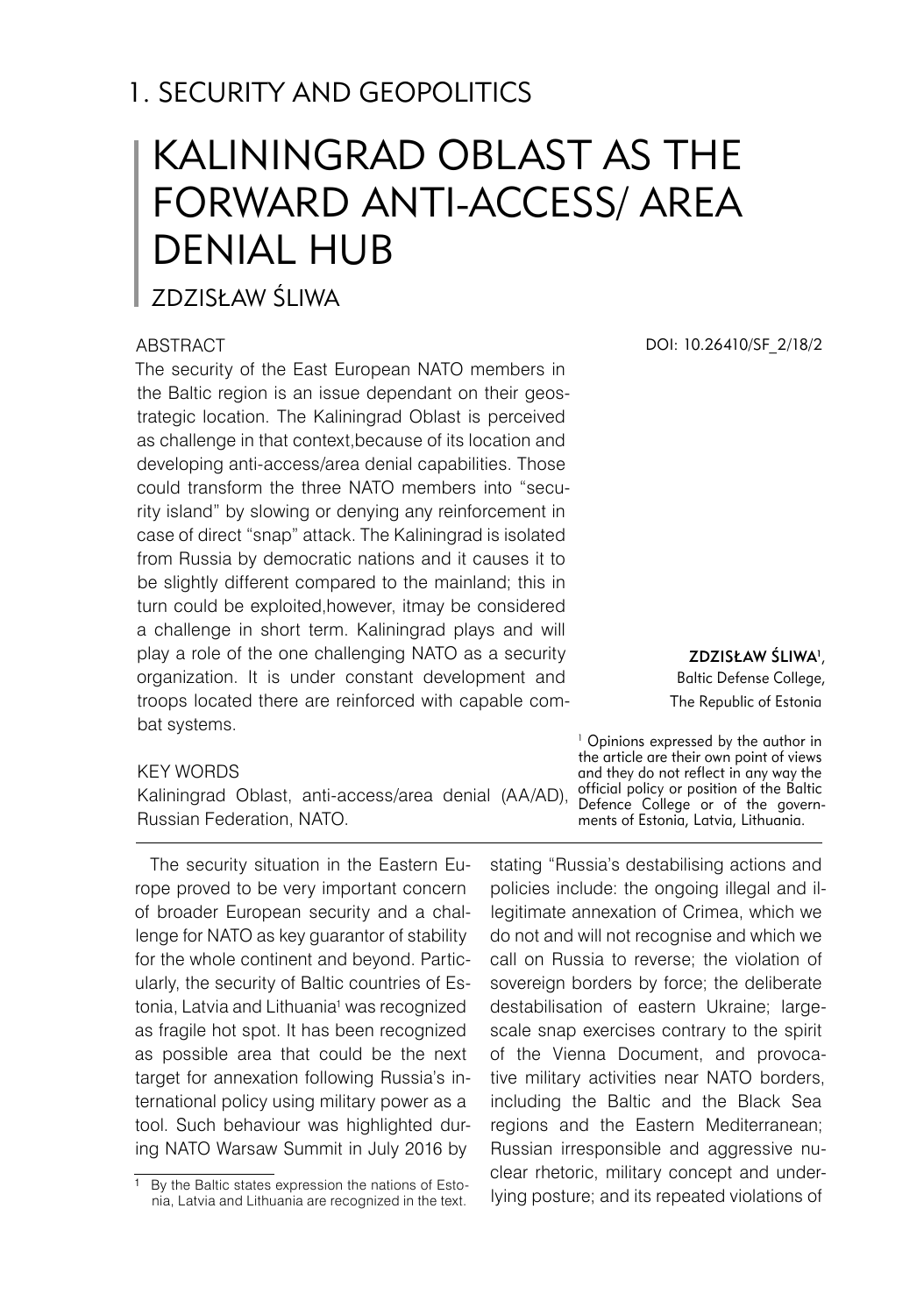NATO Allied airspace"<sup>2</sup> .

The challenge for the Baltic nations is strongly related to their geopolitical location. In that context, such topics as the importance of the Kaliningrad Oblast and so called 'SuwalkiGap' have been discussed lately, as both are important geographical locations for Russia being a land bridge with three NATO members in the East Europe. They are geographically isolated small nations as their size, population and military capabilities make them fragile. Any attempt to subordinate them by Russia could harm the whole security in Europe and beyond, shaking security and unity of NATO nations and undermining the Alliance cohesion in all dimensions. In that context Kaliningrad, being a militarized oblast, is strategically important for the Russian Federation, creating a space related advantage both in peace and war time.

The paper will focus on the role of Kaliningrad Oblast which was described as follows:"all Russian regions are unique, but the *Kaliningradskaya oblast* is more unique than most"<sup>3</sup> ; it includes the military domain. The paper will discuss its geopolitical and military importance for Russia and the concept of anti-access/area denial (AA/ AD). The AA/AD will be briefly explained as defence concept, which could be both defensive and offensive in nature. The general overview of the political, economic and social situation shaping population attitude will be highlighted to indicate an importance of those non-kinetic factors as contributors to the security. Finally, military capabilities

of the Baltic Fleet are to be mentioned to present the ongoing build-up of AA/AD abilities. The main problem to discuss is the current and future role of the Kaliningrad Oblast for Russia and what is shaping the ongoing militarization. The thesis is that the importance of that military region has significantly increased after the extension of NATO to the East Europe causing investment into military capabilities. The process is and will be continued, as the country needs to preserve its strong posture for internal security reasons and due to the need to keep constant pressure on its neighbourhood, thus allowing to preserve the status of an important actor, which is a partner for US and European powers.

## The Kaliningrad Oblast – an overview

The Kaliningrad Oblast situation is an outcome of the World War II and Yalta – Potsdam agreements which made it an integral part of theSoviet Union. During post-war period it was separated from other republics,limiting negative influences coming from Russian mainland, as Poland and former Baltic republics surrounded it. Those entities were different in many aspects, impacting the perception of world in Kaliningrad. The isolation was continued after the collapse of the Soviet Union and the oblast lost direct land connection with the rest of Russian Federation. That isolation edured, although there were believed attempts in the second half of 1990s "of certain forces to raise territorial and other claims on the Russian enclave as well as to change its status as an indivisible part of the Russian Federation"<sup>4</sup> . The most important aspect of geography became the

<sup>&</sup>lt;sup>2</sup> Warsaw Summit Communiqué Issued by the Heads of State and Government participating in the meeting of the North Atlantic Council, Warsaw 8-9 July 2016, para 10,http://www.nato.int/cps/en/natohq/ official\_texts\_133169.htm(accessed: 21 January 2018).

I. Oldberg, *The Kaliningrad Oblast – A Troublesome Exclave*, in D.R. Kempton, T.D. Clark (eds.), *Unity of Separation. Center-Periphery Relations in the Former Soviet Union*, Praeger Publishers, Westport 2002, p. 143.

L. Karabeshkin, C. Wellmann, *The Russian Domestic Debate on Kaliningrad. Integrity, Identity and Economy*, Transaction Publishers, London 2004, p. 16. See also: P. Joenniemi, J. Prawitz, *Kaliningrad: The European Amber Region*, Ashgate Publishing Ltd., Aldershot 1998.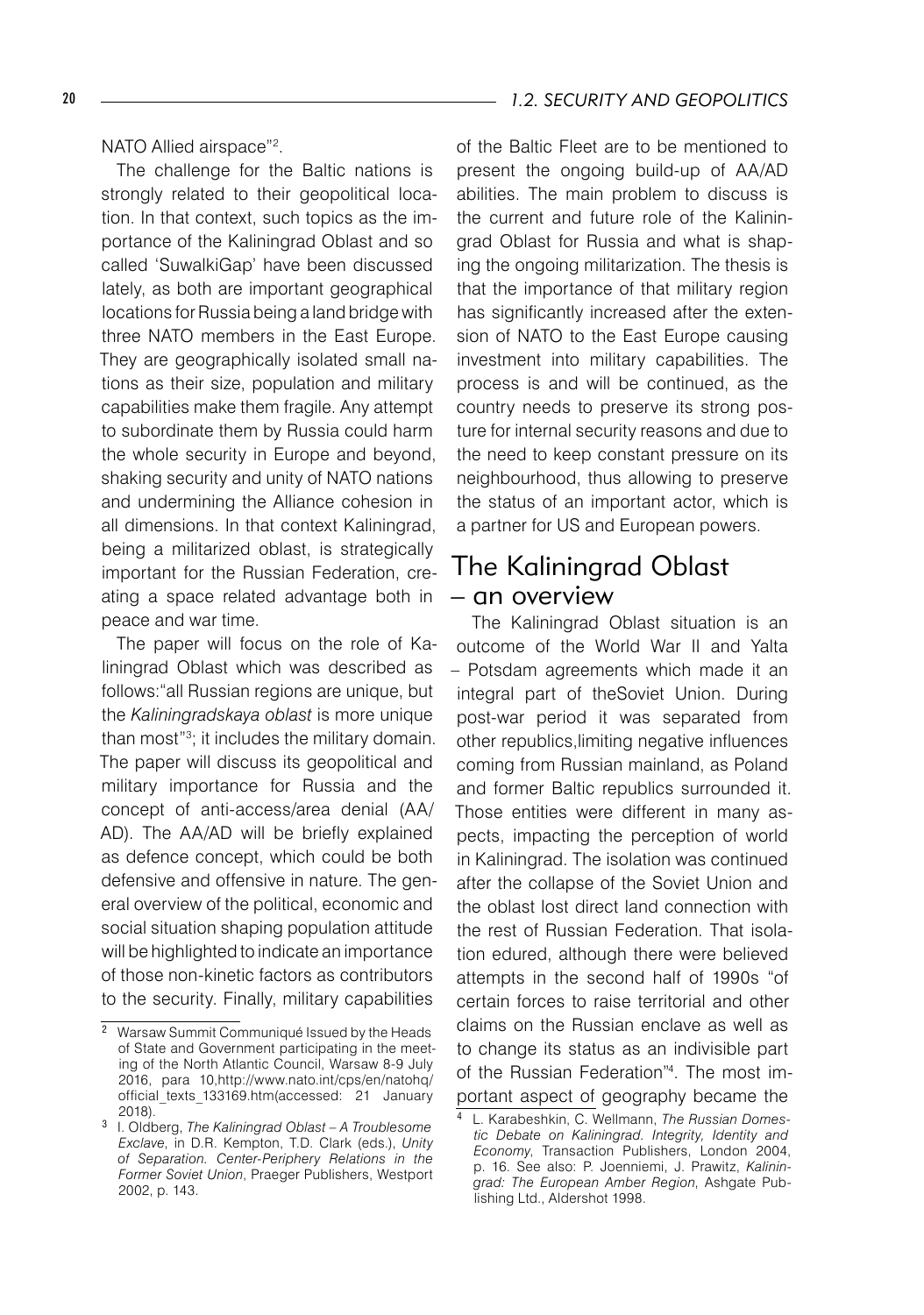continued separation from Russian mainland, however,surrounded now by newly independent countries, which were seeking closer relations with the West. It was a gate between Poland andLithuania, Latvia and Estonia being potential obstacle on tightening NATO and European Union members and something to be taken into consideration<sup>5</sup>.

In 1997 Russia published its Baltic Sea security concept with promising statements about the development of good-neighbourhood, economic, border and cultural cooperation and also non bloc status of Baltic States6 . The Baltic Fleet leadership proposed regional conference of Navy commanders from the region as an element of confidence building measures. NATO-Russia Founding Act on Mutual Relations, Cooperation and Security, signed in 1997 facilitated creation of the Permanent Joint Council (PJC) for consultation and cooperation.In 1999 the oblast was recognized as a potential 'pilot region' for EU – Russia relations by then Prime Minister Putin. However, the Western nations policy was closely linked with perceived weakness of Russia at that period to be exploited. The periodwas linked with EU projects aiming to enhance cooperation with Moscow as an outcome of such initiatives as Russia – EU Summit in Paris in 2000. The election of Vladimir Putin in 2000 stopped the attempts and discussion about the future of Kaliningrad as the president's position toward national integrity was very decisive and clear. The concept achieved public support,as Russian leadership and population sufferedbecauseof disgrace perception due to losing the status of a global player. Nevertheless, in Rome, on 28 May 2002 the NATO-Russia Council (NRC) replacedPJC to allow consultation, consensus-building, cooperation, joint decision and joint actions. It was an effect of the Declaration on "NATO-Russia Relations: a New Quality" showing good will of both sides to preserve friendly relations. For EU, the region was an important partner as "the region's unique location ensures it special treatment in these relations; Brussels claims that Kaliningrad has strategic importance for both Russia and the EU"7 . It was supported by such initiatives as EU – Russia agreement to facilitate the transit of people between Kaliningrad oblast and the rest of Russia in 2003, just before Lithuania joined the EU. Another document was EU strategy for the Baltic Sea Region from 2008, followed many international programs<sup>8</sup>. Those prove that there was a will to cooperate, before Russia shifted toward approach that is more assertive and sanctions were introduced. It was an effect of recognizing common interests in the Baltic Sea region, including bilateral and multilateral cooperation in many fields e.g. natural environment protection, sea traffic, search and rescue capacities and others.

Russia constantly and closely observed NATO's attempts to enlarge and "although Russia was not able to prevent NATO enlargement into Visegrad, its leaders have informed the West with unmistaken clarity that they view the Baltic membership in NATO as 'red line' that should not be crossed and will consider any NATO expansion into that region as direct threat to

<sup>&</sup>lt;sup>5</sup> See also: S. Dewar, *Improving infrastructure and Funding for Economic Development in the Kaliningrad Oblast*, in H-M., Brickenbach, C. Wellmann (eds.) *The Kaliningrad Challenge. Options and Recommendations*, Transaction Publishers, Munster 2003, p. 206-220.

G. Alafuzoff, *Baltic Sea Security in the 21st Century*, in R. Gronick, M. Kulmala, L. Paivio (eds.), *Kaliningrad – Isolation or Co-operation?* The Finnish Committee for European Security, Helsinki 2001, p. 141.

<sup>7</sup> J. Rogoża, A. Wierzbowska-Miazga, I. Wiśniewska, Wyspanauwięzi, Kaliningrad międzyMoskwą a UE ,OśrodekStudiówWschodnich (Centre for Eastern Studies), No 41, July 2012, p. 58.

 $8$  In details see: Ibid, p. 58-61.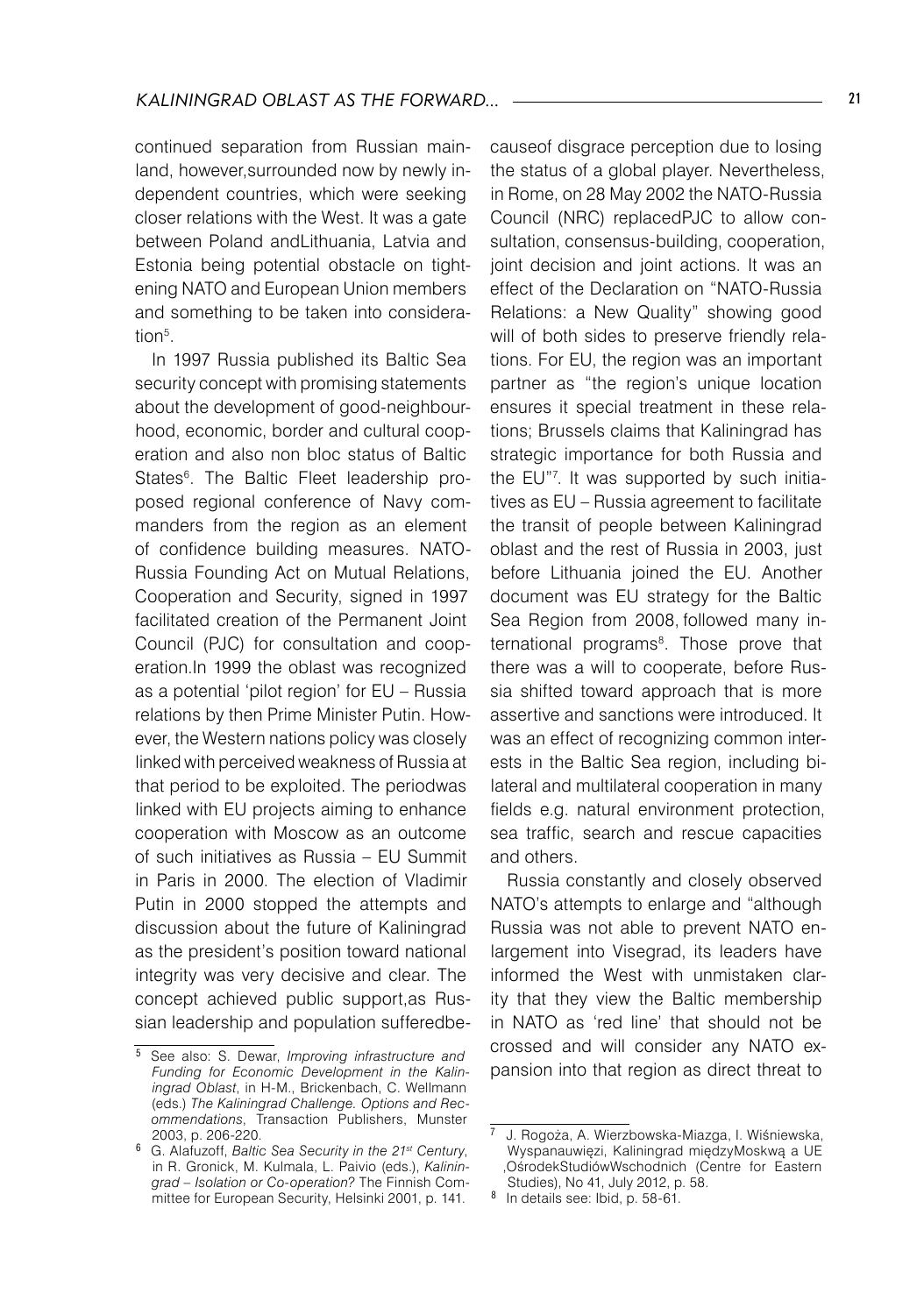Russia's vital national interests"<sup>9</sup> . So, Baltic nations' membership granted in 2004 was criticized and it had direct implication for Kaliningrad Oblast and Baltic Fleet, where in the past the number of troops was downsizing compared to Soviet period. Temporarily, it was high as many troops were withdrawn from Germany, Poland and Lithuania to Kaliningrad and the estimated number was around 100 000 up to 300 000 soldiers and sailors. However, in 1996 it went down to 45 000<sup>10</sup> with reduction of navy and air force assets. The equipment quantity and quality went similarly down. The aggression in Georgia and the conflict in Ukraine changed the political position of Russia and triggered economic sanctions and it influenced Kaliningrad Oblast. As an effect "the growing foreign policy aggressiveness of the Kremlin (as well as neo-Imperial thinking), has led to the reanimation of Russian military capacities and breathed new life into the formerly formidable military 'bastion'"<sup>11</sup>. The modernization of armed forces, initiated in 2008, created additional impetus to make Baltic Fleet more powerful and as a factor to pressure the neighbours.

The isolation was impacted additionally by the geographical remoteness, influencing all the domains of the oblast's life. The political – economy situation of the region is closely linked to the overall situation of Russian Federation being an outcome of centralized economy. Relatively small market (about 1 million population), low foreign direct investments, low level of productivity, and reliance on external energy supplies complicated the situation. It is complicated further by "endemic corruption, then its

special system of privileges, and thirdly the specific 'Kaliningrad identity'"<sup>12</sup>. The latter issue is based on perception that oblast "is unique and ought to be provided for in terms of security (because it is 'encircled' by Western countries) and its economy (as successful economic development is made much more difficult due to this 'encirclement')"<sup>13</sup>. At the same time, economic relations with other Russian regions were essential as they were major export destination for some types of goods. It was related, as a side effect, to limitations for foreigners' access to many areas in the region due to its militarization and it was a discouragement for foreign investments and tourists to visit it. An advantage for region was establishment of the Yantar Special Economic Zone (SEZ) in 1996, encouraging the interest of foreign companies. especially from Germany. However, in April 2016 the SEZ privileges expired and there was no more duty-free trade export to and import from EU advantage. Kaliningrad lost competition with neighbouring SEZs in Lithuania and privileges related to trade with Poland, including cross border trade by population<sup>14</sup>. The government promised subsidies but those will not compensate real loses. It will affect the population which is very familiar with Western standards and will not appreciate the decline of their quality of life. Disappointment could cause real risk of protest, as oblast is " $17<sup>th</sup>$  in the list of Russian regions in terms of protests/protest potential. Indeed, Kaliningrad is in danger of becoming one of the first Russian regions where the famous dispute between the TV and the fridge (a common saying

G. Alafuzoff, *Baltic Sea Security in the 21st Century*, op. cit, p. 139.

<sup>10</sup> In details read: P. Joenniemi, J. Prawitz, *Kaliningrad: The European Amber Region*, op. cit., p. 110-116.

<sup>11</sup> S. Sukhankin, Kaliningrad: Russia's island in Europe, the New Eastern Europe Online 29 January 2016, http://neweasterneurope.eu/articles-andcommentary/1876-kaliningrad-russia-s-island-ineurope(accessed: 22 January 2018).

<sup>12</sup> S. Sukhankin, Kaliningrad: Russia's stagnant enclave, ECFR's Wider Europe Forum 31 March 2016, http://www.ecfr.eu/article/commentary \_kaliningrad\_russias\_stagnant\_enclave\_6052(accessed: 22 January 2018).

<sup>13</sup> Ibid.

<sup>14</sup> J. Rogoża, et. al., *Wyspa na uwięzi, Kaliningrad między Moskwą a UE,*op. cit., p. 18.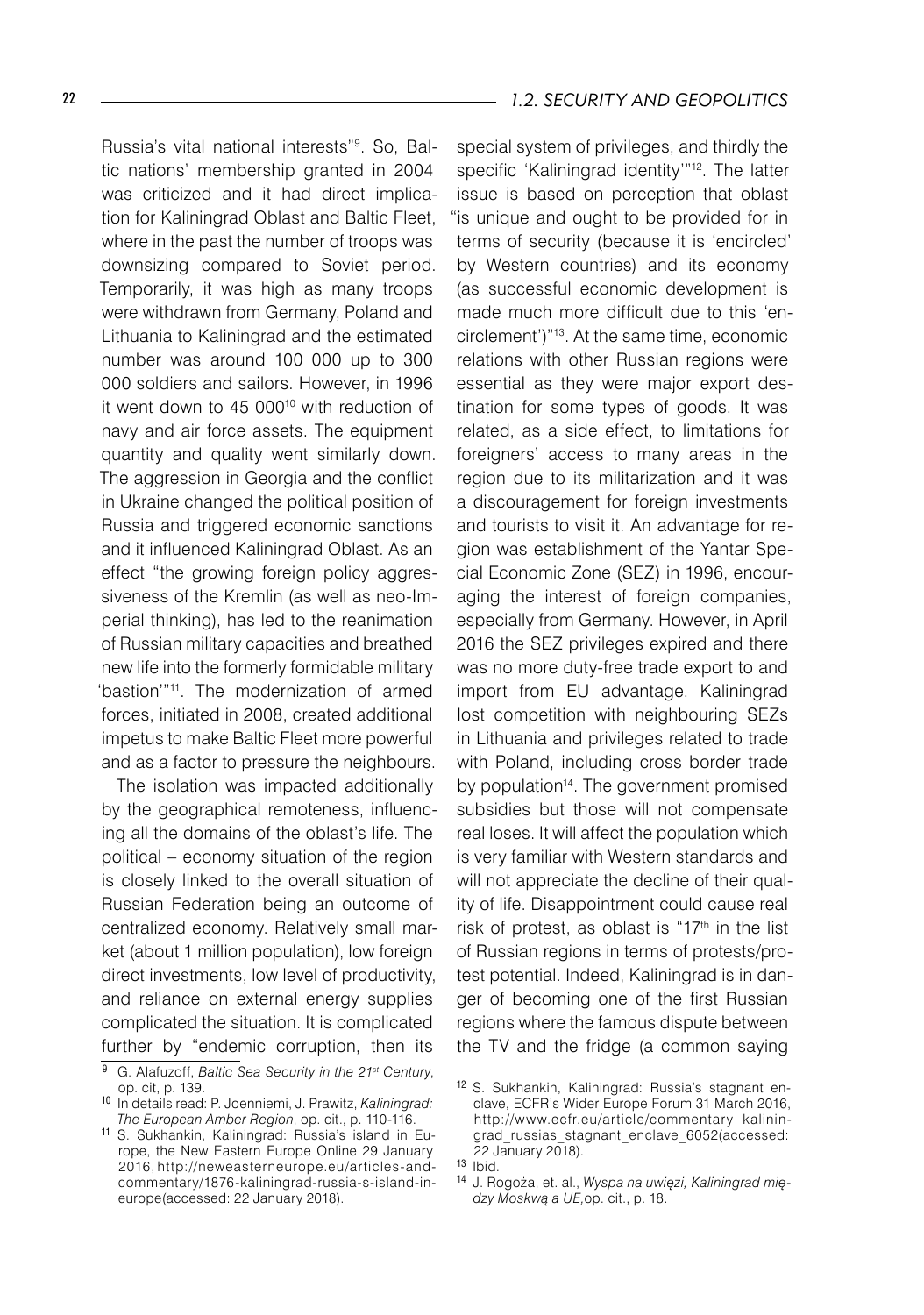referring the power of propaganda over living conditions) might result in the victory of the latter"15. The economic sanctions from the Western nations and Russian counter – sanctions are further complicating situation in the oblast and it suffered 7.6% GDP decline in 2015 and again some 2% in 2016<sup>16</sup>.The main economic enterprises are linked with trade and industry (e.g. assembling cars, TV, household products). Agriculture playsthe minor role. The important issue is the ice-free port of Kaliningrad enabling constant sea trade and in combination with the developed land infrastructure, it could play important role as logistics hub. But that factor is not fully utilized due to political decisions and military reasons. Another important resource is amber,as there are significant amounts there. However, it is also one of illegal businesses and source of income for criminal organizations and is used for corruption purposes.

Kaliningrad's population is mainly composed of Russian citizens (some 87%) and in the past the support for the government was usually lower that in Russia in general. Majority of population was born in the oblast and their contacts with the mainland were limited. It has caused that many are feeling not only Russian citizens but also the Europeans and the development "in the 1990s taught them that their interests are not identical with those of other Russians"17. However, as an effect of information campaign supported by media and impact of the Orthodox Church,the region shifted into more conservative stance. It is supported by a narrative of being surrounded by foreign nations, which are building military capabilities trying to undermine the integrity

of the nation. The efforts have been positive and "a growing alliance of secular and spiritual powers in Russian state has found its perfect reflection on Kaliningrad's soil, turning the region into both a "military" and spiritual" bastion for Russia"<sup>18</sup>. The unemployment, lower wages when compared to mainland, high prices, poor healthcare system, illegal criminal organizations<sup>19</sup> are the source of problems and concerns of population. The population is very fragile toward external influences and it is recognizing quality of life just behind the border. Parallel, when properly shaped, it is ready to support national leadership and it has the experience from past how to motivate society against external enemies. Especially as "for the Russian public and its political elite, territorial integrity has a much higher significance than on average in the rest of Europe"20. Therefore, such initiatives as Lithuanian announcement to build a 2-meters high fence along 255 long land border with Kaliningrad are not recognized in positive way, causing some repercussions in the future. Next to economic and illegal migration reasons, Lithuanian Interior Minister EimutisMisiunasexplained, "there are other reasons to the construction – geopolitical. I think these reasons are also very important. I want to underline... it is for the first time that money has been allocated from the state budget for the construction of the fence to bolster the state border"21.

The combination of political, economic and social factors could be game changer

 $\overline{15}$  Ibid.

<sup>16</sup> I. Wiśniewska et al., Kaliningrad Oblast 2016 The Society, Economy and Army,OśrodekStudiówWsc hodnich (Centre for Eastern Studies), Warsaw December 2016, p. 10.

<sup>17</sup> I. Oldberg, *The Kaliningrad Oblast – A Troublesome Exclave*, op. cit., p. 164.

<sup>18</sup> S. Sukhankin, *Kaliningrad: Russia's island in Europe...,* op., cit.

<sup>19</sup> J. Rogoża, A. Wierzbowska-Miazga, I. Wiśniewska, *A Captive Island Kaliningrad between Moscow and the EU*, Centre for Eastern Studies, Warsaw July 2012, p. 24-26.

<sup>20</sup> L. Karabeshkin, C. Wellmann, The Russian Domestic Debate on Kaliningrad..., op. cit., p. 14.

<sup>21</sup> Lithuania to Construct Fence of Border with Russia for Geopolitical Reasons, Sputnik News 24 January 2017, https://sputniknews.com/politics/ 201701241049947577-lithuania-border-russia/ (accessed: 11 February 2018).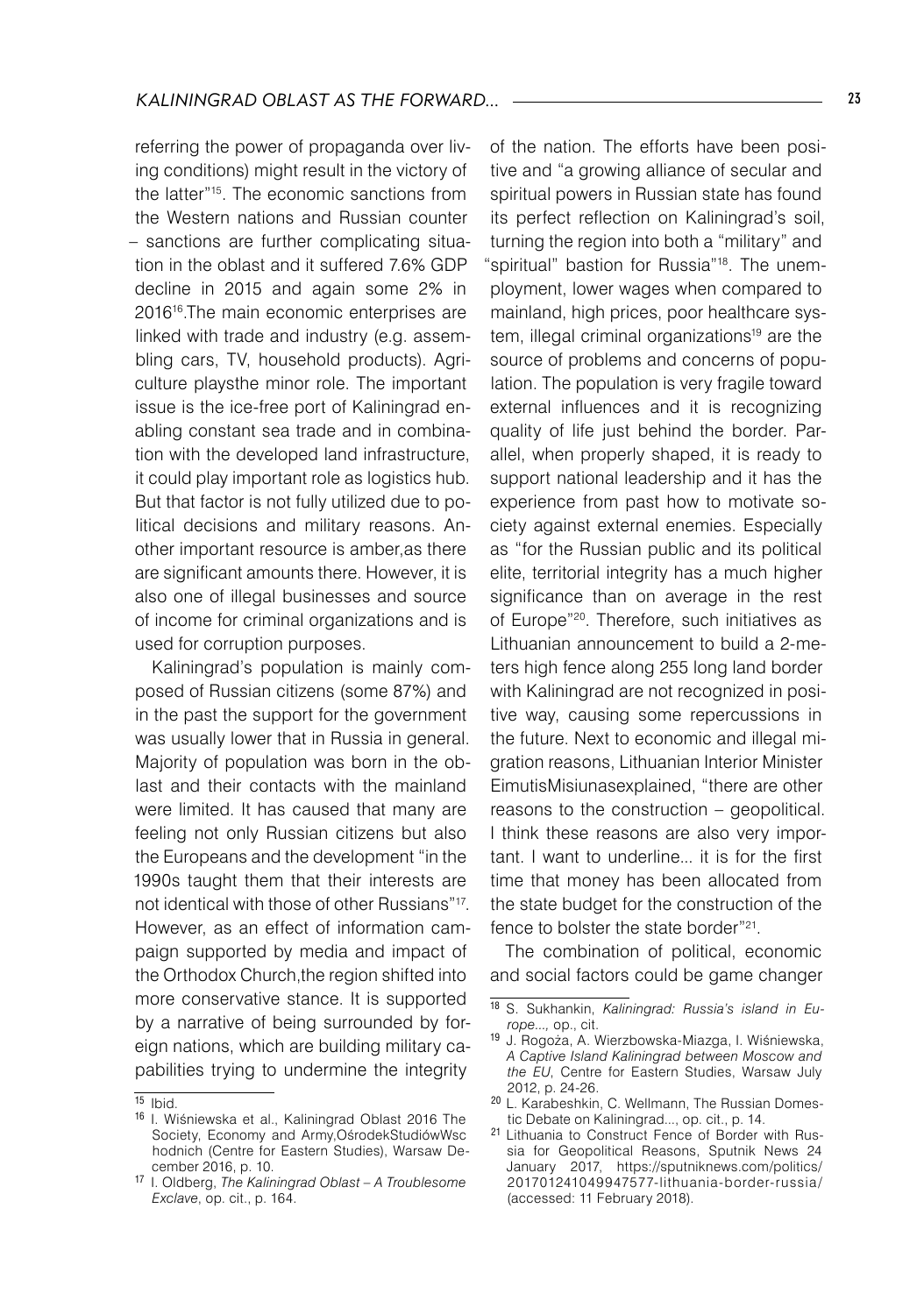in relation to popular support for any government and it could be polarized very quickly. For security related decision makers it is important to understand it, as the disappointment of society is influencingthe overall defence posture. This is why patriotic narratives as memories of war victories, investment into young generation are important. The latter is supported by such decisions as the activation of the 'Young Army' (rus. Юнармия России) on 1 September 2016 by Ministry of Defence or the subordination of Sholokhov's Moscow Presidential Cadet School to the National Guard<sup>22</sup>. That must be, however, underpinned by population's support, control of regional administration and preservation of the expected quality of life. The last constituents are among those very touchable ones,and the oblast could be a problematic area in the future if those are not sustained.

## The strategic importance of the Oblast

Kaliningrad is of strategic importance for Russia as a very important constituent of its security, defence and interests in the Baltic Sea area, which have been affected by the link between security, militarization and economy. Last years produced significant military build-up and investments into military-related infrastructure and it caused discouragement for foreign investors because of possible risks and limitations toward freedom of movement inside the region. It is linked with close control to preserve military secrets and Russia has great experiences in that field. On the other hand, Baltic Fleet is important for regional economy as it is an important employer for

citizens. The geostrategic location of Kaliningrad has many advantages to Russia. It is allowing early warning and forward air defenceoptions in combination with units from the mainland of Russia. The Baltic Fleet is possessing bases allowing control of the central Baltic Sea and the access to Gulf of Finland, thusinfluencing also Finland's and Sweden's security and freedom of manoeuvre. Former commander of the US Army Europe General Ben Hodges warned, "Kaliningrad now has the ability to deny access of our [US] Navy or any NATO Navy to come to the Baltic Sea. From Kaliningrad Russia can stop from entering coming in to the Baltic Sea, and there we have three NATO allies – Estonia, Latvia and Lithuania"<sup>23</sup>. The Baltic Fleet location in navy base in Baltiyskallows access to all the western Baltic Sea allowing the enforcing of sea denial not only to protect own sea lines of the communication and sea trade,but to deny opponent navies to use them to deploy troops to the Baltic States. Additionally, the Baltic Sea is used for exercisesand also, for sea trials of navy vessels and firing tests of weapon systems.

The oblast is the forward intelligence and reconnaissance collection point, as it is allowing to monitor situations not only to preserve Recognized Maritime Picture, but offers good visibility of the situation in Poland and Baltic nations as well as the monitoring of any movement of NATO units there. Such updated common operational picture is important for Russia in general providing early warning for defence forces. The difficulty is of course theland isolation from Russian mainland and Kaliningrad troops alone are not strong enough to face an opponent, so in case of conflict it could

<sup>22</sup> *МосковскоепрезидентскоекадетскоеучилищеимениМихаилаАлександровичаШолоховавнутреннихвойскМинистерствавнутреннихделРоссийскойФедерации*, The Website of the Moscow Presidential Cadet School of the National Guard http://mpku-vv.ru/default/fa99aabb-2fcc-4632 b891-31674a2d7d84 (accessed: 11 February 2018).

<sup>23</sup> US General Fears Russia Can Block NATO from Entering Baltic Sea, Sputnik News 10 November 2015, https://sputniknews.com/military/201511101029 883087-russia-block-baltic-sea-nato/ (accessed: 11 February 2018).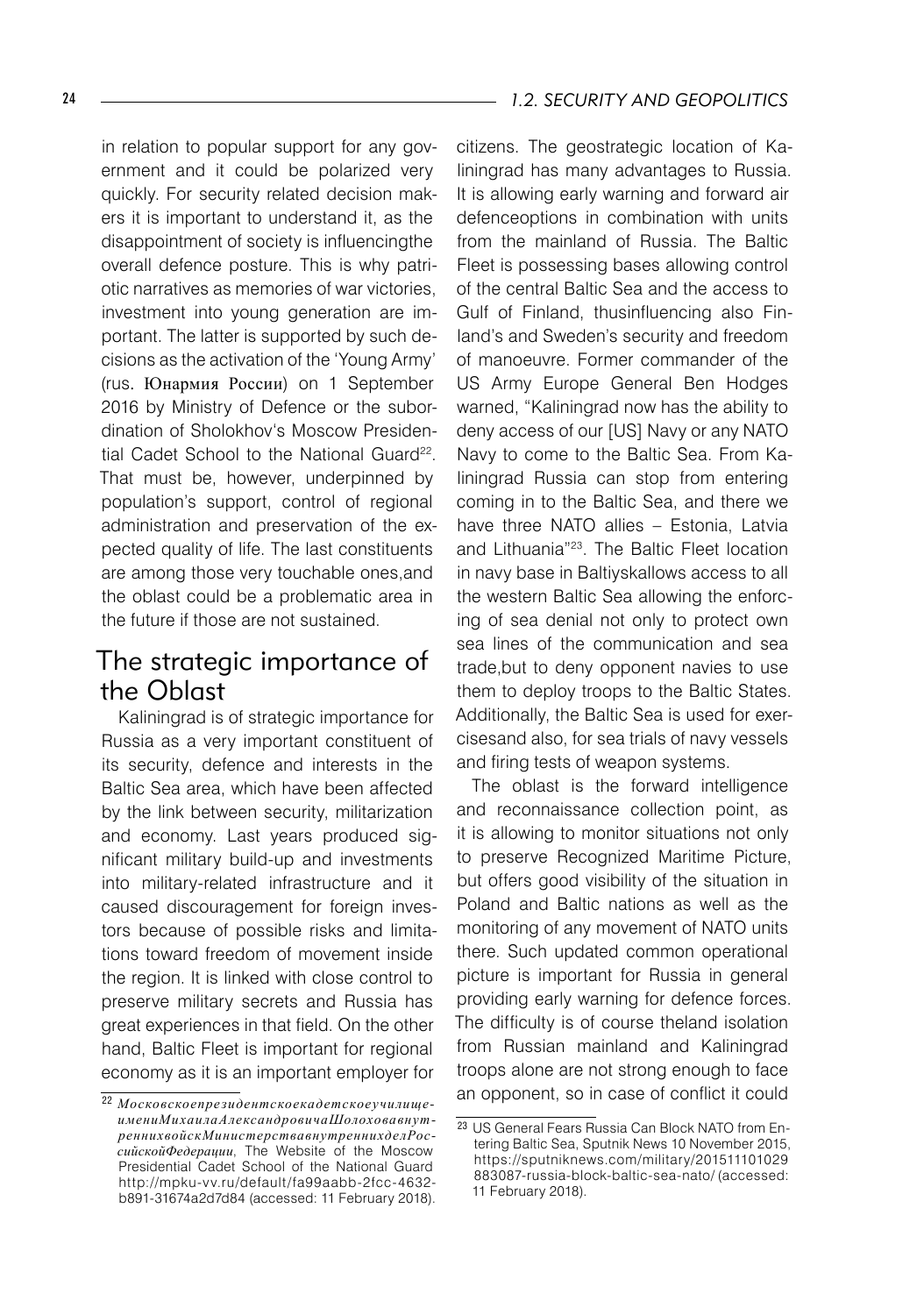be necessary to employ major forces from West Military District and Belarus in joint action to unify the military effort. The military forces located there were facing in the past relatively weak NATO presence, especially as the oblast troops could be supported from Russia and Belarus territory in case of conflict. Currently, due to the NATO's Enhanced Forward Presence, the force ratio is changing. Deployment of battalions to Estonia, Lithuania and Latvia is not changing it significantly, but it is showing flags of many NATO nations in the region with framework nations: Germany, Canada, United Kingdom and United States are present as abovementioned framework nations. Thus, direct engagement of troops from those nations could cause reaction of NATO and it would also have impact on government and population in all single Alliance country.





Source: E. Walker, UC Berkeley, Eurasian Geopolitics, Word Press 29 March 2016, https://eurasiangeopolitics. com/2016/03/29/putins-dilemma-why-pushing-backagainst-nato-encroachment-makes-russias-nato-problem-worse/suwalki-gap/#main (accessed: 22 January 2018)

The importance of the Kaliningrad was highlighted in an article in the Wall Street Journal, which mentioned it in relation to the Suwalki Gap being "the most vulnerable

spot in the Western alliance"<sup>24</sup>. This is why in case of hostilities "NATO forces would have to transit the 'Kaliningrad corridor,' a 110- to 150-km-wide stretch of territory between the Russian enclave and Belarus that could be subject to long-range artillery and flank attacks from both sides and would require a commitment of (scarce) NATO forces to secure<sup>"25</sup>. If the Suwalki Gap (see figure 1) would be closed by advancing units and long range fires from Kaliningrad Oblast and Belarus, it would help Russia to "reach the outskirts of the Estonian and/or Latvian capitals of Tallinn and Riga, respectively, in 60 hours"26. This is a rather optimistic scenario as the Baltics' conventional and unconventional forces and other NATO troops located in the region would fight; nevertheless, with only limited Enhanced Forward Presence's battalion size task. Such a combined effort could be important to slow down the advance and to inflict casualties. According to US planners, "the allies could have as little as 72 hours to reinforce the Suwalki Gap before Moscow would be able to effectively block access"27. Kaliningrad has been used as a part of 'games' within geopolitical confrontation with the West, EU, NATO and US by constantly preserving pressure on them by large scale 'snap' exercises and deploying such assets as a mobile short-range ballistic missile system 9K720 'Iskander' (SS-26 Stone). Inter alia, it was aimed to discourage NATO members in the region to support plans to continue military build-up as it could be

<sup>24</sup> J. Barnes, Closing the Gap: NATO Moves to Protect Weak Link in Defenses Against Russia, Wall Street Journal, New York 17 June 2016, http://www. wsj.com/articles/closing-the-gap-nato-movesto-protect-weak-link-in-defenses-against-russia-1466205268 (accessed: 12 January 2018).

<sup>25</sup> D.A. Shlapak, M.W. Johnson, Reinforcing Deterrence on NATO's Eastern Flank. Wargaming the Defence of the Baltics, RAND Corporation, Santa Monica 2016, p. 4.

<sup>26</sup> Ibid., p. 1.

<sup>27</sup> J. Barnes, Closing the Gap: NATO Moves to Protect Weak Link in Defenses Against Russia, op. cit.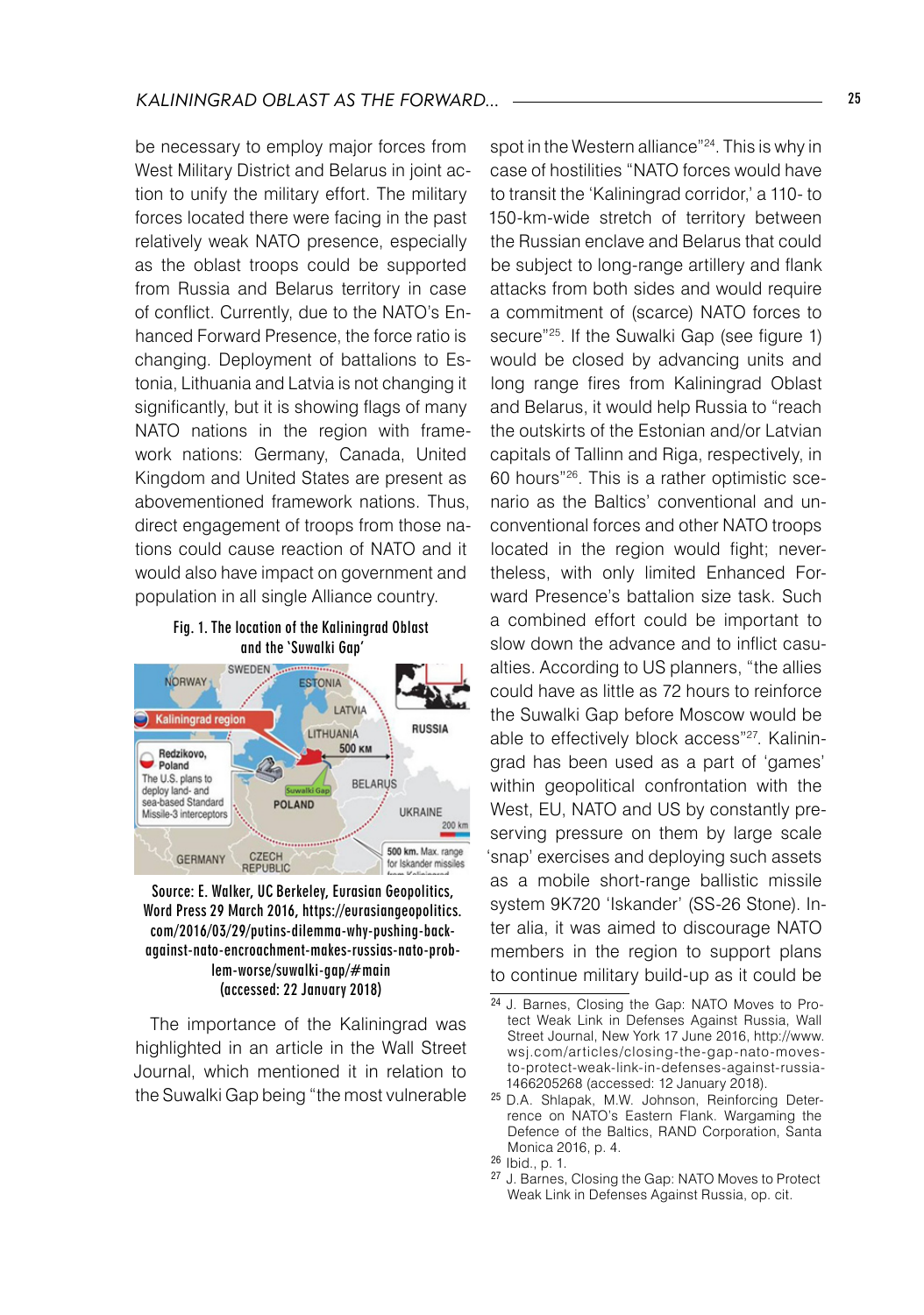perceived as escalation rather than deterrence factor by Russia.

Oblast was moreover using energy security as a tool, as "Kaliningrad is currently a net energy exporter, selling power to Lithuania, among others"<sup>28</sup> and by plans of Kaliningrad's Nuclear Power Plant. The energy is also an exposure to the region isolated on land and Moscow is "concerned about the energy security of Kaliningrad should the Baltic states leave the... agreement and desynchronize," but as for now "it is working, but in case of desynchronization, Kaliningrad would be in a different situation than today"<sup>29</sup>. Kaliningrad is under strong external influences, so preserving stability there is important to avoid any public disappointment, which could be supported by internal opposition in the country, although it is weak as for now. It is linked with usually lower support for ruling party compared to Russian average results of elections. Currently, the administration and population are not questioning the integrity of the nation and they appreciate subsides, but some are questioning regional policy. It is for example an effect of suspension of cross border trade by Poland in July 2016, previously allowing trade without the necessity to possess visas. The suspension of SEZ was another source of disappointment and regional authorities condemned it. Small business was frustrated as it had already invested in economic cooperation and new laws mean losing funds and contacts with foreign partners. Former good relations with EU countries and companies

from neighbouring nations have been in risk and it will have long-term influence on regional economy as to rebuild former contacts is not easy.

## The Anti-Access/Area Denial concept

The report 'Closing NATO's Baltic Gap', prepared by recognised retired officers, mentions AA/ADcapabilities, as these are a rather important factor as:

"Russia would be capable not just of sealing off the Baltic states in the "bubble" that covers air, sea and land dimensions, but also of fiercely contesting other spaces of critical importance to military operations – in the electromagnetic spectrum, cyberspace, and even outer space (by using anti-satellite capabilities)"30.

The similar opinion is shared by General (ret.) Sir Richard Barrons who estimates that Russia could be ready for action within 48 hours and "some land and control of airspace and territorial waters could be lost before NATO's 28 member states had even agreed how to respond"31. The challenge is that for some years the Baltic states warnings about Russian behaviour were ignored and, as for now, battalions to be deployed are not enough as they "had no real firepower to back them up" and is the result of the assumption that "many people have lost sight of what a credible military force is and requires. They think a little posturing or a light force constitutes enough but it isn't"32.

<sup>28</sup> A. Gurzu, Baltics threaten to unplug Russian region. Latvia, Lithuania and Estonia trying to shift their systems towards the European model, Politico SPRL 11 April 2015, http://www.politico.eu/article/ baltics-threaten-to-unplug-russian-region-powerkaliningrad-electricity-interconnectors-lithuaniapoland-sweden/(accessed: 12 January 2018).J. Rogoża, A. Wierzbowska-Miazga, I. Wiśniewska, Wyspa na uwięzi..., op. cit., p. 32.

<sup>29</sup> A. Gurzu, Baltics threaten to unplug Russian region..., op., cit.

<sup>30</sup> W. Clark, J. Luik, E. Ramms, R. Shirreff, *Closing NATO's Baltic Gap*, International Centre for Defence and Security, Tallinn 2016, p. 13.

<sup>31</sup> D. Haynes, Nato has no plan if Russia invades, warns ex-general, The Times 19 September 2016, http://www.thetimes.co.uk/article/dh-nato-0nxssn 0rr(accessed: 14 March 2018).

<sup>32</sup> Ibid.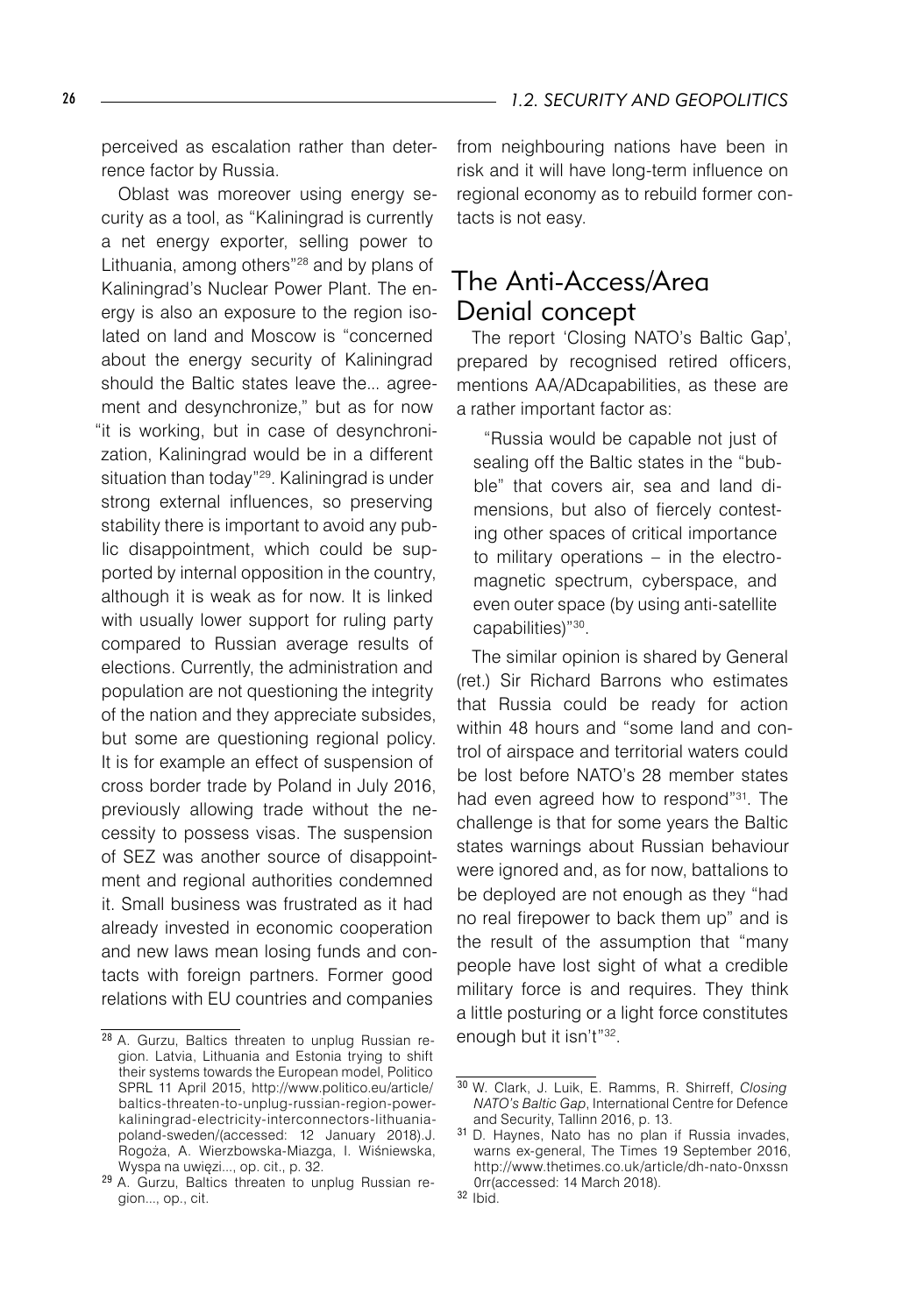The essence of the anti-access is related to "those actions and capabilities, usually long-range, designed to prevent an opposing force from entering an operational area"33. The area-denial is related to "actions and capabilities, usually of shorter range, designed not to keep an opposing force out, but to limit its freedom of action within the operational area. Area-denial capabilities target forces in all domains, including land forces"34. The concepts are not excluding the presence of adversary forces within thetheatre of operations and the anti-access is rather focused on any follow-on-forces of an opponent to deny deploying overwhelming capabilities into the theatre of operations. If successful, it could result in such loses and delays that further operations would not create conditions to continue effectivelyoperations, creating a risk of failure and further loses.

The AA/AD concept is not new as it was used to prevent enemy to attack, deny freedom of manoeuvre and to preserve nations and alliances integrity. It is linked with operational factors: time, force and space. The importance of space factor was explained by Milan Vegoas "without the ability to conduct large-scale movements on land, at sea, and in the air, operational warfare is essentially an empty concept. The success of any major operation or campaign depends on the free movement of one's forces in the theatre"<sup>35</sup>. An example has been Great Britain relying on powerful navy as anti-access tool supported by Royal Air Force. The effectiveness was proved and there was no need to employ area denial capabilities. During the Cold War, both sides of the Iron Curtain recognized the importance of AA/AD developing both capabilities and defence infrastructure. It is not, however, only European-related concept as Iran's AA/AD is a concern for US interests in the region<sup>36</sup>. The case showsthat the concept supportsa weaker enemy by challenging a stronger one by possessing capabilities to engage effectively its armed forces. It is linked with variety of risks when deciding to conduct offensive operations as it could entangle heavy casualties and losing prestige when being involved into a protracted conflict. The mostly discussed AA/AD is linked with Pacific region and Chinese approach being developed with speed and decisiveness, causing concerns for the US and its regional allies. For China it is related to thethreat coming from sea and air approaches from the Pacific toward the mainland with the use of the variety of weapon platforms including space located assets and other non-kinetic capabilities<sup>37</sup>; on the mainland armed forces and People's Armed Police are ready to deny enemy freedom of action<sup>38</sup>.

<sup>33</sup> *Joint Operational Access Concept (JOAC),* US Department of Defence, Washington 17 January 2012, Version 1.0, p. 6.

<sup>34</sup> Ibid., p. 6.

<sup>35</sup> M. Vego, *Operational Warfare*, Naval War College, Newport 2000, p. 33.

 $36$  In details read in: M. Gunzinger, C. Dougherty, *Outside-in: Operating from Range to Defeat Iran's Anti-Access and Area-Denial Threats,* the Center for Strategic and Budgetary Assessments, Washington 2011, p. 21-22.

<sup>37</sup> R. McDermott, PLA Displays Network-Centric Capabilities in Peace Mission 2010, Eurasia Daily Monitor 6 October 2010, Vol. 7, Issue 180, http:// www.jamestown.org/programs/edm/single/?tx\_ ttnews[tt\_news]=37001&cHash=ff5fd5240d(acces sed: 2 February 2018).B. Krekel, Capability of the People's Republic of China to Conduct Cyber Warfare and Computer Network Exploitation Prepared for The US-China Economic and Security Review Commission, Northrop Grumman Corporation, Information Systems Sector, McLean 09 October 2009; and also Annual Report to Congress: Military Power of the People's Republic of China, Office of the Secretary of Defense, Washington May 2006.

<sup>38</sup> J. Gordon IV, J. Matsumura, The Army's Role in Overcoming Anti-Access and Area Denial Challenges, RAND Corporation, Santa Monica 2013, p. 1-3.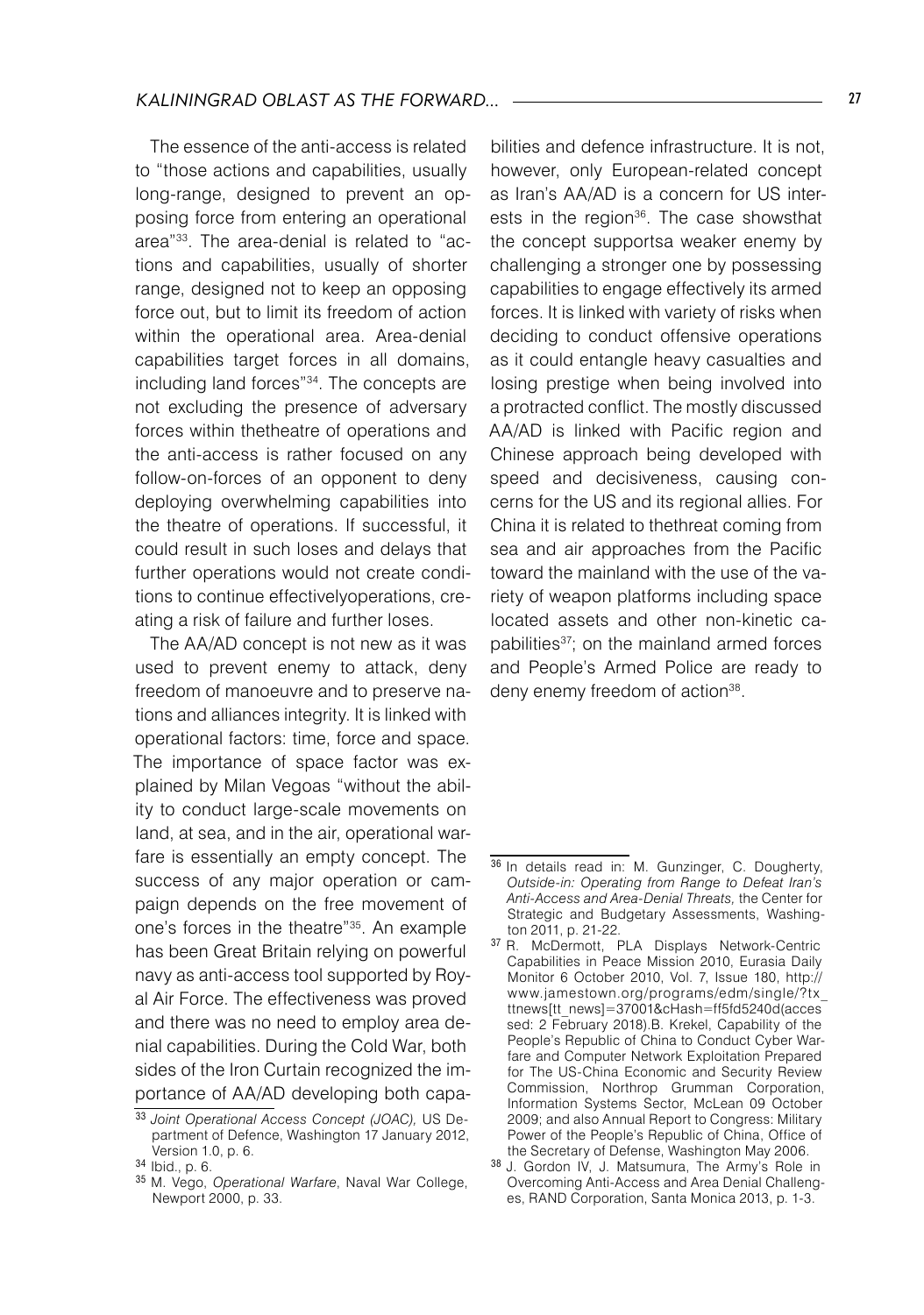

#### Fig. 2. The location of the Saaremaa Island as possible location to extend AA/AD shield

Source: Based on L. Burton, Bubble Trouble: Russia's A2/ AD Capabilities, 25 October 2016, Foreign Policy Association, https://foreignpolicyblogs.com/2016/10/25/bubbletrouble-russia-a2-ad/ (accessed: 2nd February 2018).

#### Douglas Barrie claims:

"following Moscow's 2014 annexation of Crimea, assessment of Moscow's military modernisation and its introduction and deployment of improved conventional systems has been increasingly accompanied by voices within NATO cautioning that an anti-access/ area denial (A2/AD) strategy was not just a consideration for the Asia-Pacific or the Gulf regions. As well as Crimea, the Baltic region is vulnerable or suited – depending on perspective – to such an approach. Senior NATO officials, including General Philip Breedlove, the supreme allied commander Europe, and General Frank Gorenc, commander allied air command, raised concerns over A2/AD in a European context during 2015"39.

#### 28 *1.2. SECURITY AND GEOPOLITICS*

The threat perception is present in the region and there are suspicions that "in the long term Russia's wish is to bring the Baltic Sea and the passages leading to it more and more under its control, and to control it much like it does the Black Sea"40. An example could be the advantage to occupy by Russia the Saaremaa Island (see figure 2) to complete the AA/AD shield to totally isolate the three Baltic nations and to endanger Sweden and Finland. It could be related to the annexation of Crimea and conflict in Ukraine as Russia,by possessing new territory,has already extended its AA range in the Black Sea. When coupled with reinforcing Kaliningrad Oblast, developing Arctic capabilities is enhancing its AA/ ADshield,contributing to "an increasingly unpredictable and unstable Euro-Atlantic security environment. In response, NATO has taken defensive measures to protect and assure its members and will continue to do so as long as necessary"41.

As an effect,NATO decided to invest not only into military instrument of power: "in response to Russia's aggressive actions to NATO's east as well as violent instability to NATO's south, Allies agreed the Readiness Action Plan at the Wales Summit in 2014. It included reinforcements in the East Europe (assurance measures) and revision of force posture (adaptation measures)<sup>42</sup>. It was implemented by reinforcing NATO Response Forces (NRF) and Very High Readiness

<sup>39</sup> D. Barrie, Douglas Barrie: Russia and anti-access/ area-denial capabilities, International Institute for Strategic Studies, 08 February 2016, http://www. iiss.org/en/militarybalanceblog/blogsections/2016- 629e/february-f0ed/russia-and-anti-access-areadenial-capabilities-9b3e (accessed: 2 February 2018).

<sup>40</sup> General RihoTerras is the Chief of Staff of the Estonian Defence Forces, Terras: Russia demonstrating wish to control Baltic Sea area, News.err. ee, 7 November 2016, http://news.err.ee/v/news/ 2bd72ff4-396e-4e61-897a-d8bfe903e6c8/terrasrussia-demonstrating-wish-to-control-baltic-seaarea(accessed: 2 February 2018).

<sup>41</sup> The Secretary General's Annual Report 2015, NATO Brussels 2016, p. 19.

<sup>42</sup> Ibid., p. 14.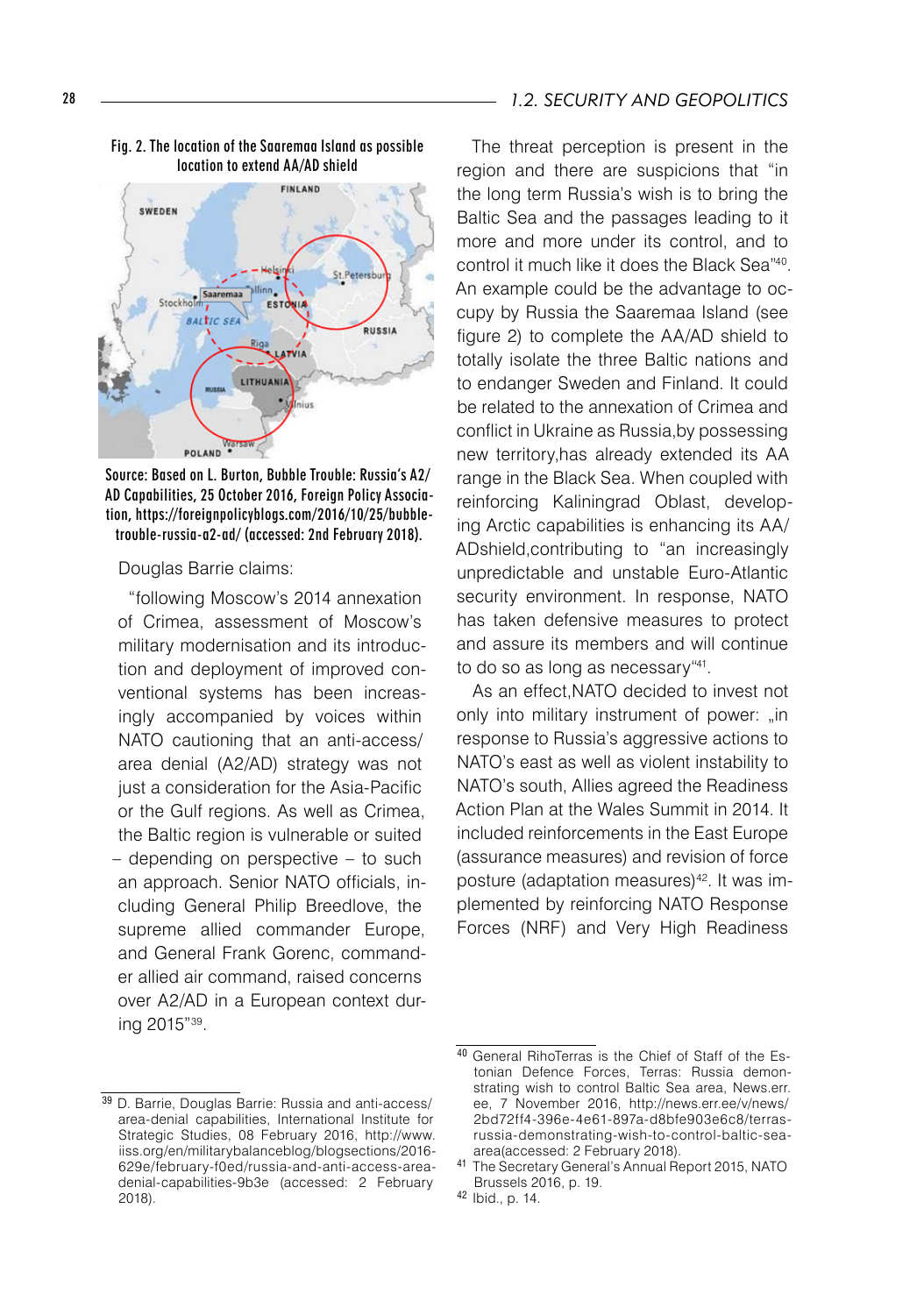Joint Task Force (VJTF)<sup>43</sup>. The Warsaw Summit in 2016 was very important, as real deployment to the East Europe was agreed within a variety of force related initiatives<sup>44</sup>. Therefore, the assurance and deterrence measures weretaken to enhance NATO's presence 'on the ground', boosting the readiness to establish the Alliance AA/ADcapabilities in case of Russian decision to use conventional force. It is, however, not supporting in face of thevariety of 'hybrid' threats, as national caveats and rules of engagement are the limitation. This is one of the reasons that Baltic nations and Poland are developing national capabilities following the Article III of the Washington Treaty,aimed to "maintain and develop their individual and collective capacity to resist armed attack"45.

What is nevertheless important to remember, is that not only Russia is developing AA/AD capabilities. Baltic States, with the support of other NATO partners, are also investing in such capabilities to be ready to defend territorial integrity of the nations and NATO. Such theperception is recognized in Moscow along with the risk related to act aggressively.

## The military role of Kaliningrad as AA/AD hub

The importance of Kaliningrad proved to be much more valuable currently than before the expansion of NATO and closer relations of EU with the East European nations. Within the Baltic Sea region, the significant

geographical shift occurred toward east, and Russia lost significant portion of access to that sea. In the past, Russia owned some 35% of coastline and now only 7% was left,whereas the significant portion was lost in benefit of NATO. Moreover, after 1991 Russia lost important navy bases, military infrastructure, airfields, and its air defence system was disrupted. The Baltic Fleet lost significant capabilities allowing the control of the sea lines of communication and NATO access to its critical bases and airfields was considerably enabled due to the possession of friendly navy bases and military infrastructure in the Baltic region. It was linked with reduction of manpower of the Baltic Fleet and the quantity of combat assets<sup>46</sup>. Such NATO initiatives as the establishment of the Baltic Air Policing mission in 2004, combine joint exercises, BALTNET (Baltic Air Surveillance Network and Control System) and military exchanges, has been criticized. As an answer, Russian armed forces conducted large scale 'snap' exercises, violated airspace, and navy manoeuvred close to nations exclusive economic zonesto show considerable capabilities to face NATO. The answers were for example the exercises 'Zapad 2009' and 'Zapad 2013' being political manifesto against NATO presence in the East Europe and three Baltic States. The latter was reaction to NATO exercises like 'Baltic Host 2013' and 'Steadfast Jazz 2013' as "example of Kremlin muscle flexing, designed to escalate concerns of NATO and especially Eastern Europe and

<sup>43</sup> Wales Summit Declaration Issued by the Heads of State and Government participating in the meeting of the North Atlantic Council in Wales, 5 September 2014, para 8, http://www.nato.int/cps/en/natohq/official texts 112964.htm (accessed: 20 December 2017).

<sup>44</sup> Warsaw Summit Communiqué Issued by the Heads of State..., op. cit., para 78.

<sup>45</sup> The North Atlantic Treaty, Washington D.C. – 4 April 1949, NATO Website, last update 21 March 2016, http://www.nato.int/cps/en/natohq/official\_texts\_ 17120.htm(accessed: 30 January 2018).

<sup>46</sup> J. Kozakiewicz, Polityka bezpieczeństwa państw bałtyckich, ed. Instytut Studiów Strategicznych (Strategic StudiesInstitute), Krakow. 2003, s. 34. Analizy natolińskie No 4(52), Strategia Federacji Rosyjskiej wobec państw basenu Morza Bałtyckiego, CEN Publishing House, Warszawa 2011. B. Lo, Medvedev and the new European Security Architecture, Centre for European Reform, London July 2009.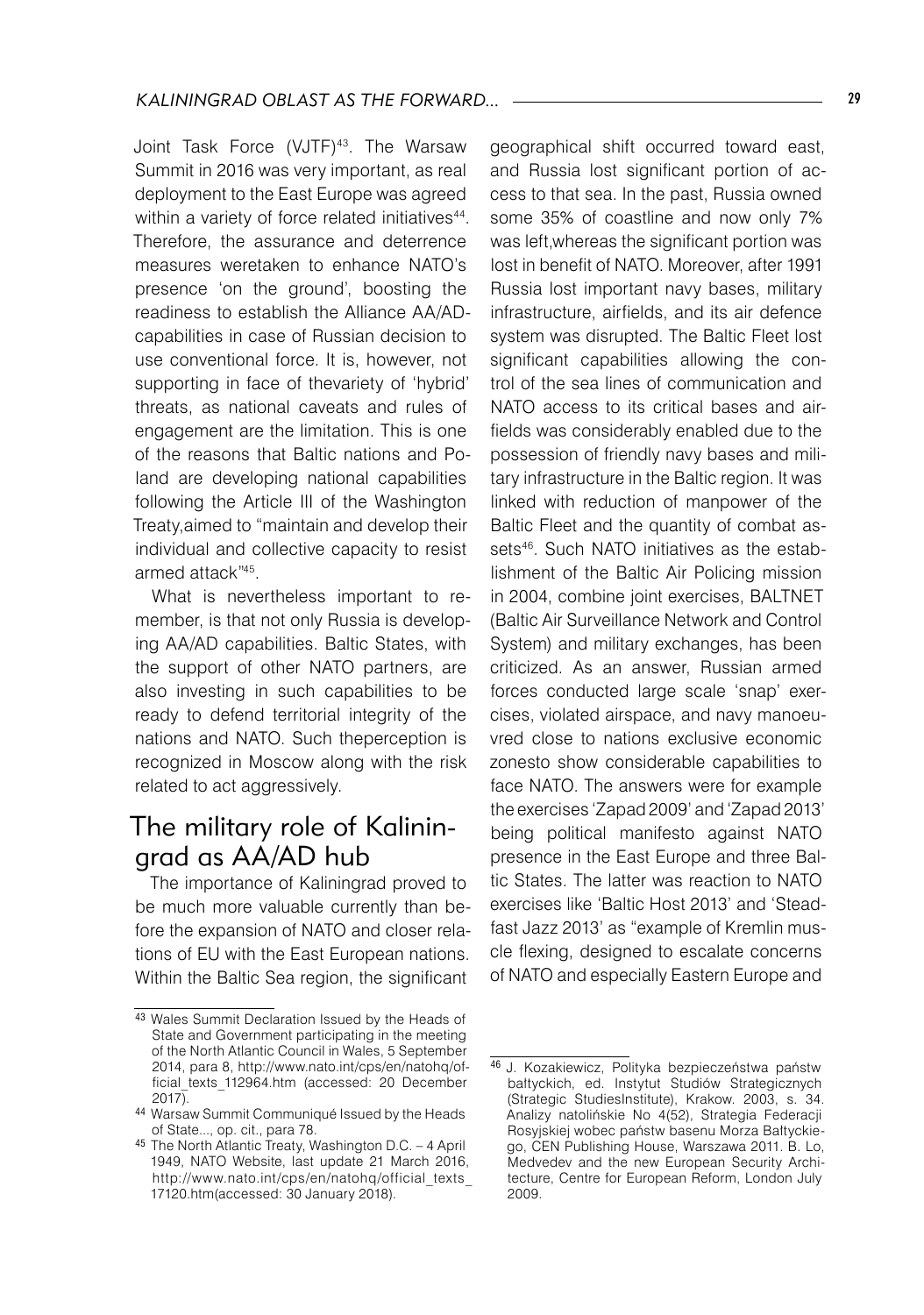the three Baltic States"47. The significant element was planning using tactical nuclear weapon against selected targets. Those activities werein line with Russian Military Doctrine 2014, as it recognized, among main external military threats, the "build-up of the military potential of the North Atlantic Treaty Organization (NATO) and endowing it with global functions carried out in violation of the rules of international law, bringing the military infrastructure of NATO member countries closer to the borders of the Russian Federation, including further expansion of the alliance"48.

Well known werethe announcements or just deployments of mobile short-range ballistic missile systems 9K720 'Iskander-M' (SS-26 Stone) in Kaliningrad and the rearmament of the 152<sup>nd</sup> Missile Brigade stationed in Chernyakhovsk into this modern system. The country verified their deployment options using sea or air lines of communication to reinforce desired regions in short notice and to train crews to be ready for operational use. The full replacement of older missile systems will be completed in 2018 and it will enhance overall capabilities of the oblast's located units. The deployments were continued during the exercise "Zapad 2017" to "demonstrate Russia's readiness to block NATO operations in the

<sup>47</sup> Z. Śliwa, Zapad 2013: The Russian Armed Forces Flexes its Muscles, Operational Environment Watch, Foreign Military Studies Office (FMSO), Fort Leavenworth 25 September 2013, pp. 55-56 and A. Wilk, "Zachód 2013" – ćwiczenia z antynatowskiej integracji armii białoruskiej i rosyjskiej, Eastern Studies Centre, Warsaw 25 September 2013, https://www. osw.waw.pl/pl/publikacje/analizy/2013-09-25/zachod-2013-cwiczenia-z-antynatowskiej-integracjiarmii-bialoruskiej-i (accessed: 30 January 2018).

<sup>48</sup> Military Doctrine of the Russian Federation, Offiziere.ch August 2015, https://www.offiziere.ch/ wp-content/uploads-001/2015/08/Russia-s-2014- Military-Doctrine.pdf para 12 a; *Военнаядоктрина Российской Федерации*, Moscow 26 December 2014, http://static.kremlin.ru/media/events/files/ 41d527556bec8deb3530.pdf (accessed: 9 February 2018).

Baltic Sea region"<sup>49</sup>. In combination with air defence systems coverage 'Iskander-Ms' are supporting increasing AA/AD capabilities and its declared range of some 500km allows reaching targets deep into Polish territory. The real range could however be larger and it should not be excluded.

The military capabilities are continuously enhanced by deployment of such advanced surface-to-air missile system as S-400 Triumf (SA-21 Growler), which is able to engage all existing aerial targets, including ballistic and cruise missiles within a range of 400 kilometres. The system is providing AA capabilities for the Baltic Fleet and lately "the air defence units of the Baltic Fleet have conducted drills in the Kaliningrad region, in which the crews of S-400 'Triumf' air defence systems have countered a massive attack of the simulated enemy"50. It confirmed that system is present there and is operationally ready being an answer for NATO troops' deployment within Enhanced Forward Presence to Baltic States. During the drill the combined short to medium range surface-to-air missile and antiaircraft artillery weapon systems 'Pantsir-S1' (SA-22 Greyhound) covered S-400s air defence against aircraft, helicopters, precision munitions, cruise missiles and UAVs at the low to extremely low ranges. It was a presentation of complex multilayer capabilities of units belonging to 183<sup>rd</sup> Guards Anti-Aircraft Missile Regiment.

Navy capabilities of the Baltic Fleet are important, as it possesses more and more

<sup>49</sup> P. Zochowski, Iskander missiles in Kaliningrad: a constant element of Russia's policy of intimidation, Eastern Studies Centre, Warsaw 11 October 2016, https://www.osw.waw.pl/en/publikacje/analyses/ 2016-10-11/iskander-missiles-kaliningrad-a-constant-element-russias-policy (accessed: 12 February 2018).

<sup>50</sup> Russian Baltic Fleet Carries Out Air Defense Drills Using S-400 Systems, Sputnik News, 7 February 2017, http://www.polit.ru/article/2009/09/03/bezopasnost/ (accessed: 10 February 2018).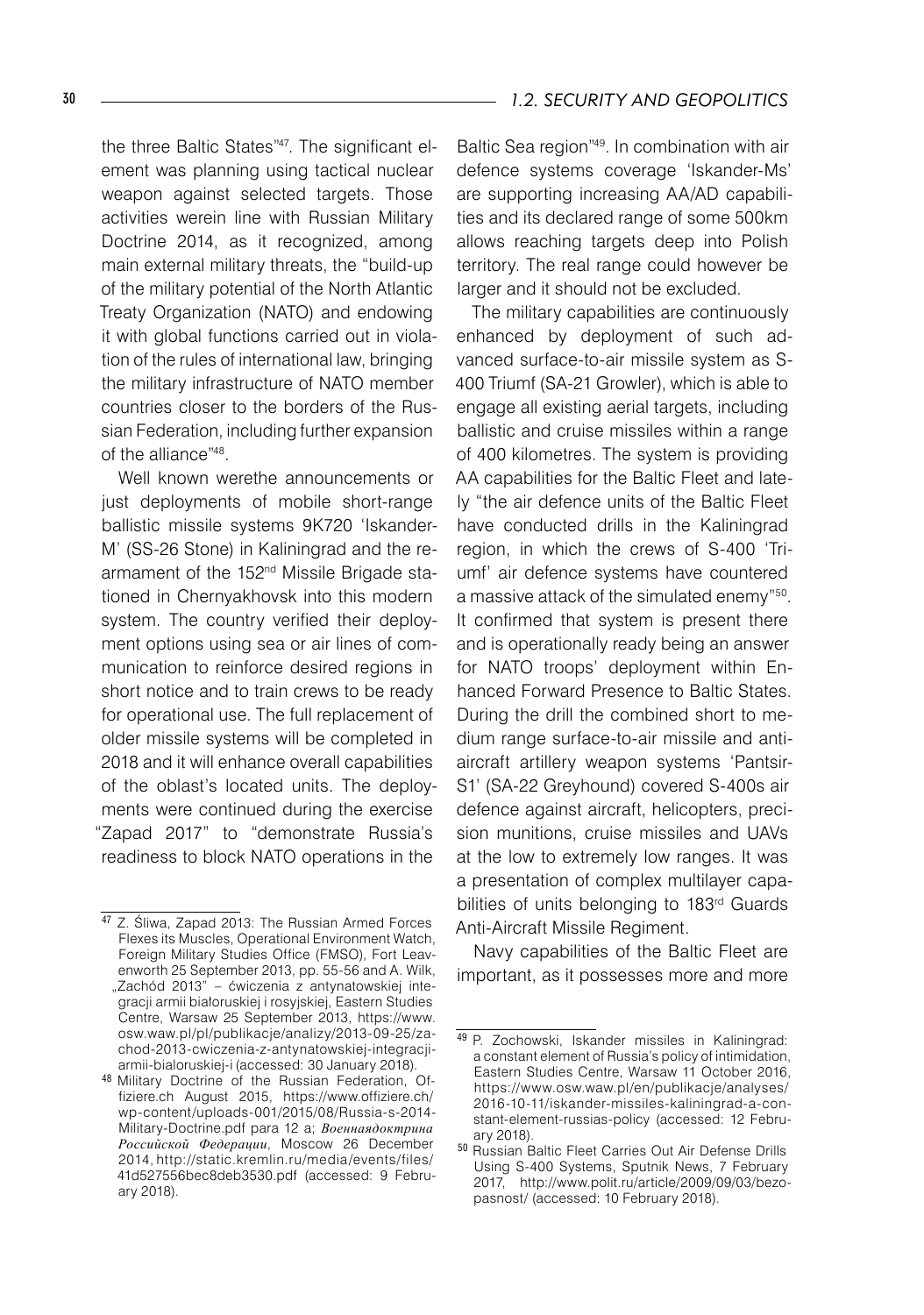newly procured combat vessels<sup>51</sup>. Its commander is Vice-Admiral Aleksandr Nosatov who took position in September 2016. The Fleet flagship is guided missile destroyer 'Nastoychivy' (Project 956)and it has important role as next to abilities to engage enemy warships and submarines it could contribute to enhancing air defence umbrella. There are also some frigates and corvettes allowing attack capabilities against any sea target. They could be armed with cruise missiles 3M-54 'Kalibr' allowing to engage sea or land-based targets from the distance of more than 1500km. 'Kalibr' is an important factor, as it was proved operationally and it "provides the Russian Navy with significant reach and the ability to conduct multi-axis strikes against an adversary"<sup>52</sup>. Their effectiveness is to be supplemented by 25<sup>th</sup> Costal Defence Brigade.Another important element of navy are mine warfare vessels supporting theutilization of sea mines which have been effective in naval warfare to support of both anti access operations and denying freedom for movement. That type of warfare could deny any movement of non-combatant vessels isolating the Baltic nations from any support using sea routes. Moreover, the fleet possesses the number of landing crafts and those could be used by specialized forces as 336<sup>th</sup> Independent Guards Belostokskaya Naval Infantry Brigade to occupy e.g. Saaremaa Island to extend AA/AD screen. The air support is enabled by a fighter squadron (Su-27 'Flanker'), a ground attack squadron (Su-24M/MR 'Fencer') and number of specialized helicopters. At the end of 2016,

the Baltic Fleet aviation received first aircraft Su-30SM, which is the 4+ generation airframe and it will support air defensive and offensive counter air capabilities. The distance to Russia mainland and Belarus is allowing constant support from air bases located there with almost unlimited number of sorties within the possessed capabilities. On land AD could be performed by units belonging to the 11<sup>th</sup> Army Corps with two brigades and one regiment supported by combat support and combat service support units and covered by 22nd Independent Air Defence Regiment. The electronic warfare systems as 'Krasukha-4' is another contributor to area denial being able to damage radio – electronic systems of an opponent supplementing kinetic systems.

The overall capabilities, in that rather small region, are sufficient to implement AA/AD concept as forward military outpost of Russian Federation. Having available assets ready to fight jointly, it is contributing to national defence and it is the location allowing to engage any target which could endanger the country. It is also ready to close access to Baltic States, especially as the Baltic Fleet forces could be reinforced and supported by air and land units operating from mainland and Belarus. It is relatively easy task, because the West Military District is the most powerful among Russian armed forces and is constantly armed with new weapon systems. The utilization of 'Kalibr' missiles to attack targets in Syria by Caspian Fleet at distance of 1500km showed that options to engage targets on Baltic Sea are much wider that only regionally and thus, it is extending AA/AD options. Both Black Sea Fleet and Northern Fleet are to be the contributor in case of war in the Baltic Sea region, not mentioning the variety of land based systems

<sup>51</sup> Military Balance 2016, Routledge, International Institute for Strategic Studies, London 9 February 2016, Chapter Five: Russia and Eurasia, p. 196-197.

<sup>52</sup> J. Bosbotinis, Russian strategy and the evolving anti-access/area denial threat in Europe, Defence IQ 6 June 2016, http://www.defenceiq.com/air-landand-sea-defence-services/articles/russian-strategy-and-the-evolving-anti-accessarea(accessed: 10 February 2018).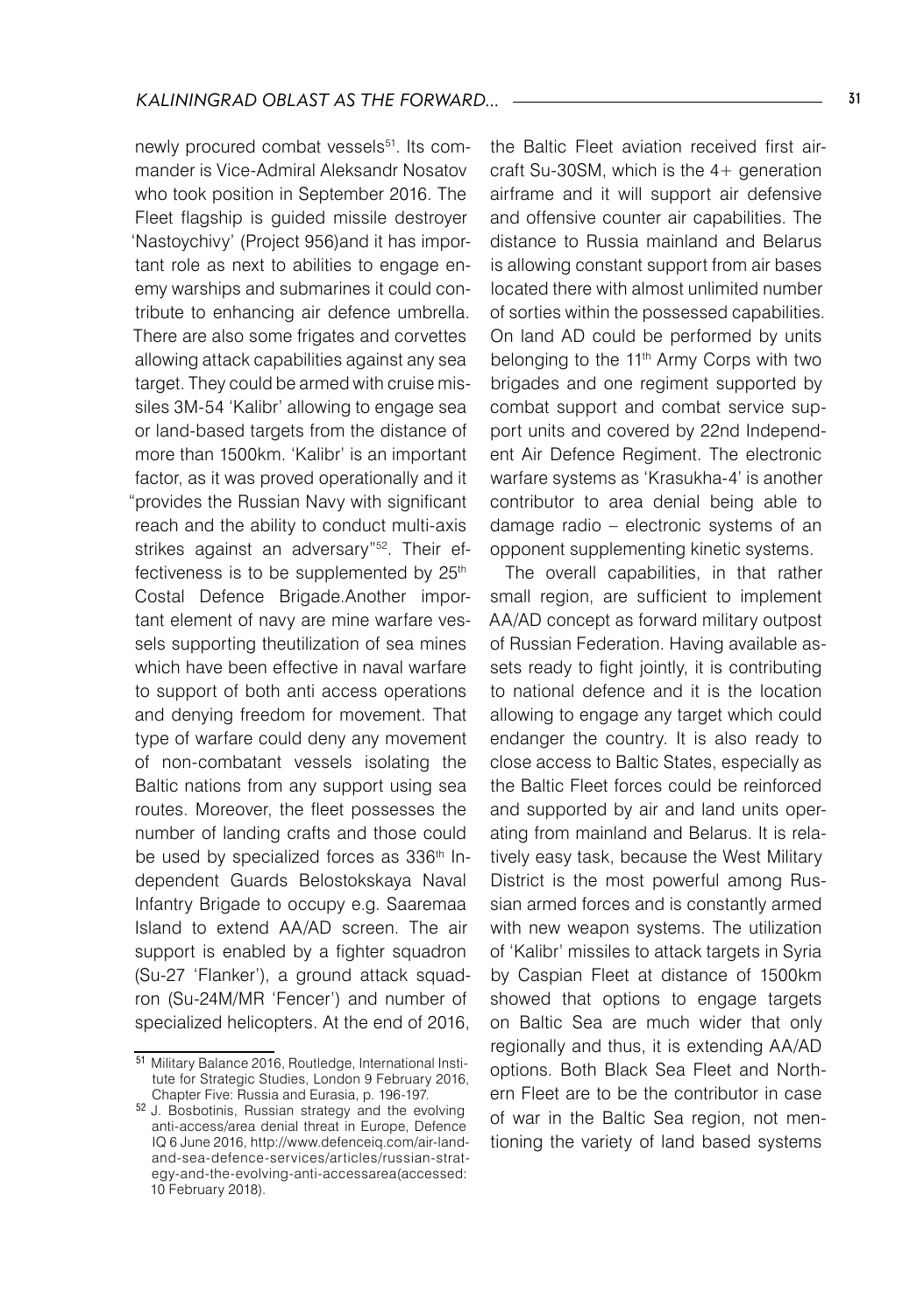and long range aviation, using numerous air-launched cruise missiles like Kh-101, Kh-SD, Kh-MT with Kh-101 range,reaching even 4000km<sup>53</sup>. In general, the AA/AD capabilities are growing every year as military development the is priority for the government.

### Conclusions

Russia has been Baltic power throughout last three centuries and it is linked with geography, history and culture and that is to be in the future. Kaliningrad with military installations and Baltic Fleet is the core element of such presence, contributing to the guarding of national interests. Political factor is very important, as current Kremlin leadership is very concerned about national unity and integrity, so any attempts to try to influence political and social situation in Kaliningrad would cause strong reaction. Population is more modern than the rest of Russian mainland and its understanding of quality of life in the West is much broader due to cross border contacts and by watching media from neighbouring nations. It causes Moscow to keep close look into the situation there. Losing that part of the country is unacceptable, but in reality there are no threats from NATO and EU to try to undermine Russian territorial integrity, as both are defensive in their nature. Largescale'snap' exercises are causing the tensions, but those are not necessary, as there is no real threat and will from the West to challenge Moscow militarily. The oblast is also a key location, allowing Russia to block access to three Baltic States in the case of any conflict. The Russian armed forces capabilities there are constantly developed and trained and those could be easily enhanced in short notice, causing a real threat to NATO attempts to support Estonia, Latvia and Lithuania if attacked. However,

for Russia the cost – effect ratio could be problematic as the country is already suffering from the economy sanctions and any attack against NATO and EU nations could be devastating for its economy. This is also linked with the lack of strong and credible allies in that part of Europe. The Russian focus is an effect of constant determination to keep the country under central control with limited autonomy of oblasts (provinces), republics, krais (territories) and autonomous districts. Centralization is important to preserve the control over the nation allowing political, security, financial and economical domination. Kaliningrad is just one of them and due to its location is vulnerable for external influences and potential aggression if any war should come.

### Bibliography

- Alafuzoff G., *Baltic Sea Security in the* 21st Century, in R. Gronick, M. Kulmala, L. Paivio (eds.), Kaliningrad – Isolation or Co-operation? The Finnish Committee for European Security, Helsinki 2001.
- Barnes J., Closing the Gap: NATO Moves to Protect Weak Link in Defenses Against Russia, Wall Street Journal, New York 17 June 2016, http://www.wsj.com/articles/ closing-the-gap-nato-moves-to-protect-weak-link-in-defenses-against-russia-1466205268 (accessed: 12 January 2018).
- Barrie D., Douglas Barrie: Russia and antiaccess/area-denial capabilities, International Institute for Strategic Studies, 08 February 2016, http://www.iiss. org/en/militarybalanceblog/blogsections/2016-629e/february-f0ed/russiaand-anti-access-area-denial-capabilities-9b3e (accessed: 2 February 2018).
- Bosbotinis J., Russian strategy and the evolving anti-access/area denial threat in Europe, Defence IQ 6 June 2016, http://www.defenceiq.com/air-landand-sea-defence-services/articles/rus-

<sup>53</sup> Read also: J. Bosbotinis, *Russian strategy and the evolving anti-access/area denial...,* op. cit.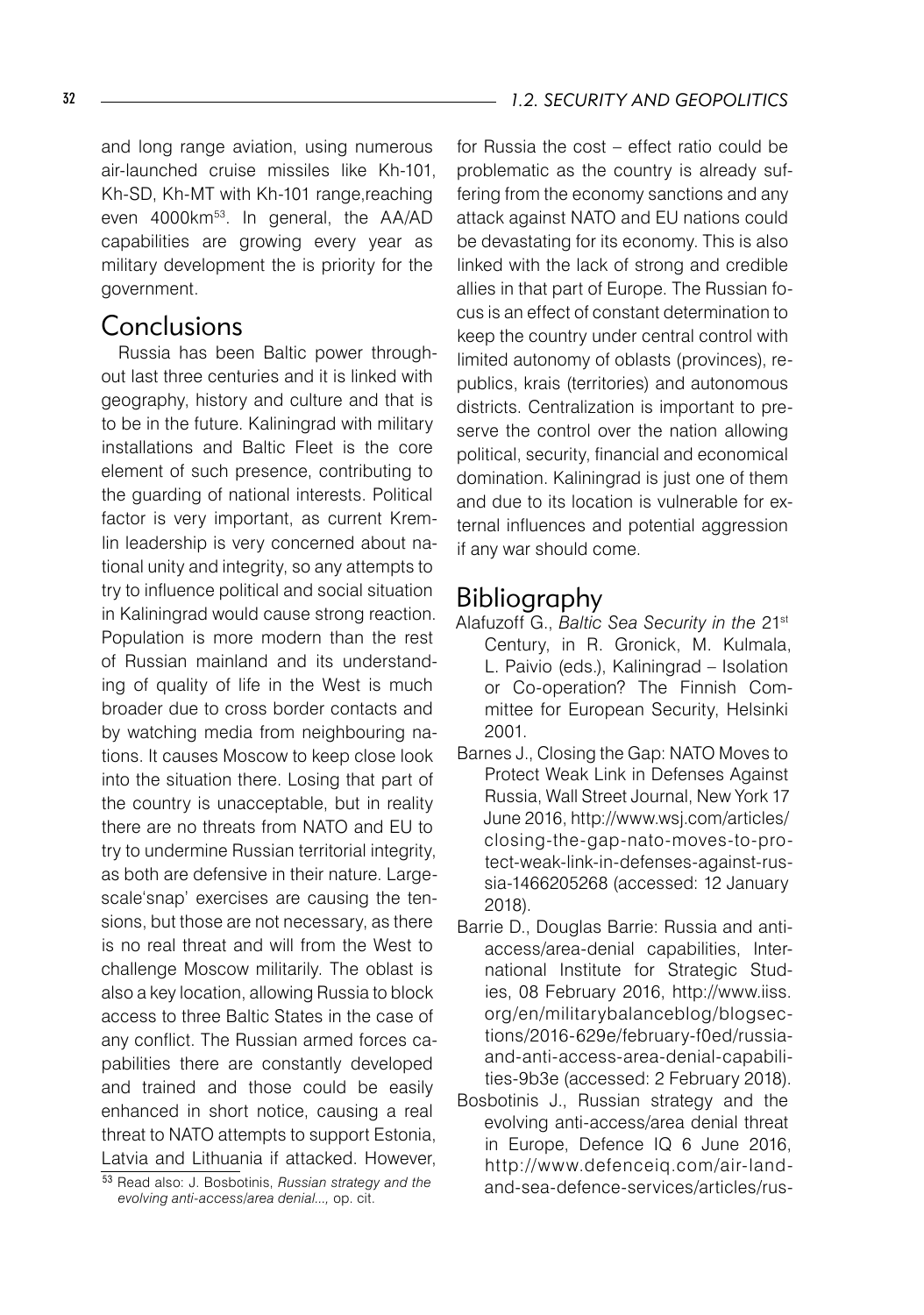sian-strategy-and-the-evolving-antiaccessarea(accessed: 10 February 2018).

- Burton L., Bubble Trouble: Russia's A2/AD Capabilities, 25 October 2016, Foreign Policy Association, https://foreignpolicyblogs.com/2016/10/25/bubble-trouble-russia-a2-ad/(accessed: 2 February 2018).
- Clark W., Luik J., Ramms E., Shirreff R., Closing NATO's Baltic Gap, International Centre for Defence and Security, Tallinn 2016.
- Dewar S., Improving infrastructure and Funding for Economic Development in the Kaliningrad Oblast, in H-M., Brickenbach, C. Wellmann (eds.) The Kaliningrad Challenge. Options and Recommendations, Transaction Publishers, Munster 2003.
- Gordon J. IV, Matsumura J., The Army's Role in Overcoming Anti-Access and Area Denial Challenges, RAND Corporation, Santa Monica 2013.
- Gunzinger M., Dougherty C., Outside-in: Operating from Range to Defeat Iran's Anti-Access and Area-Denial Threats, the Center for Strategic and Budgetary Assessments, Washington 2011.
- Gurzu A., Baltics threaten to unplug Russian region. Latvia, Lithuania and Estonia trying to shift their systems towards the European model, Politico SPRL 11 April 2015, http://www.politico.eu/article/baltics-threaten-to-unplug-russian-region-power-kaliningrad-electricity-interconnectors-lithuania-polandsweden/(accessed: 12 January 2018).
- Haynes D., Nato has no plan if Russia invades, warns ex-general, The Times 19 September 2016, http://www.thetimes.co.uk/article/dh-nato-0nxssn0rr (accessed: 21.09.2016).
- Joenniemi P., Prawitz J., Kaliningrad: The European Amber Region, Ashgate Publishing Ltd., Aldershot 1998.
- Joint Operational Access Concept (JOAC), US Department of Defence, Washington 17 January 2012, Version 1.0.
- Karabeshkin L., Wellmann C., The Russian Domestic Debate on Kaliningrad. Integrity, Identity and Economy, Transaction Publishers, London 2004.
- Kozakiewicz J., Polityka bezpieczeństwa państw bałtyckich,ed. Instytut Studiów Strategicznych (Strategic StudiesInstitute), Krakow 2003.
- Krekel B., Capability of the People's Republic of China to Conduct Cyber Warfare and Computer Network Exploitation Prepared for The US-China Economic and Security Review Commission, Northrop Grumman Corporation, Information Systems Sector,McLean 09 October 2009.
- Annual Report to Congress: Military Power of the People's Republic of China, Office of the Secretary of Defense, Washington May 2006.
- Lithuania to Construct Fence of Border with Russia for Geopolitical Reasons, Sputnik News 24 January 2017, https://sputniknews.com/politics/ 201701241049947577-lithuania-borderrussia/ (accessed: 11 February 2018).
- Lo B., Medvedev and the new European Security Architecture, Centre for European Reform, London July 2009.
- McDermott R., PLA Displays Network-Centric Capabilities in Peace Mission 2010, Eurasia Daily Monitor 6 October 2010, Vol. 7, Issue 180, http://www. jamestown.org/programs/edm/single/ ?tx\_ttnews[tt\_news]=37001&cHash=ff 5fd5240d(accessed: 2 February 2018).
- Military Balance 2016, Routledge, International Institute for Strategic Studies, London 9 February 2016, Chapter Five: Russia and Eurasia.
- Military Doctrine of the Russian Federation, Offiziere.ch August 2015, https:// www.offiziere.ch/wp-content/uploads-001/2015/08/Russia-s-2014-Military-Doctrine.pdf, (accessed: 9 February 2018).
- Oldberg I., The Kaliningrad Oblast A Troublesome Exclave, in Kempton D.R.,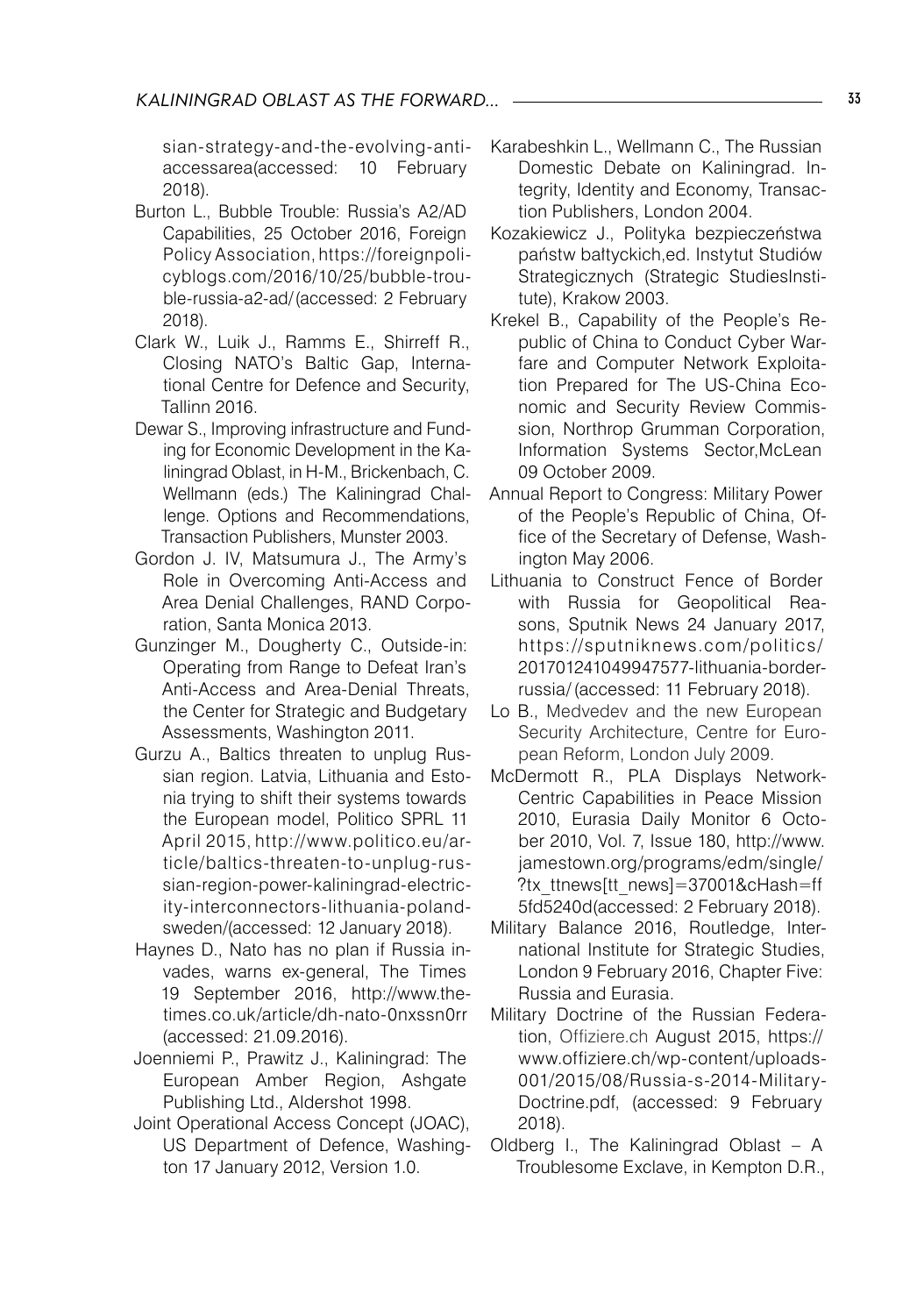Clark T.D. (eds.), Unity of Separation. Center-Periphery Relations in the Former Soviet Union, Praeger Publishers, Westport 2002.

- Rogoża J., Wierzbowska-Miazga A., Wiśniewska I., Wyspa na uwięzi, Kaliningrad między Moskwą a UE, Ośrodek Studiów Wschodnich (Centre for EasternStudies), No. 41, July 2012.
- Russian Baltic Fleet Carries Out Air Defense Drills Using S-400 Systems, Sputnik News, 7 February 2017, http://www. polit.ru/article/2009/09/03/bezopasnost/ (accessed: 10 February 2018)
- Shlapak D.A., Johnson M.W., Reinforcing Deterrence on NATO's Eastern Flank. Wargaming the Defence of the Baltics, RAND Corporation, Santa Monica 2016.
- Śliwa Z., Zapad 2013: The Russian Armed Forces Flexes its Muscles, Operational Environment Watch, Foreign Military Studies Office (FMSO), Fort Leavenworth 25 September 2013.
- Sukhankin S., Kaliningrad: Russia's island in Europe, the New Eastern Europe Online 29 January 2016, http://neweasterneurope.eu/articles-and-commentary/1876-kaliningrad-russia-s-island-in-europe (accessed: 22 January 2018).
- Sukhankin S., Kaliningrad: Russia's stagnant enclave, ECFR's Wider Europe Forum 31 March 2016, http://www.ecfr. eu/article/commentary\_kaliningrad\_ russias stagnant enclave 6052 (accessed: 22 January 2018).
- Terras: Russia demonstrating wish to control Baltic Sea area, News.err.ee, 7 November 2016, http://news.err.ee/v/ news/2bd72ff4-396e-4e61-897a-d8bfe903e6c8/terras-russia-demonstrating-wish-to-control-baltic-sea-area (accessed: 2 February 2018).
- The North Atlantic Treaty, Washington D.C. – 4 April 1949, NATO Website, last update 21 March 2016, http://www.nato. int/cps/en/natohq/official\_texts\_17120. htm (accessed: 30 January 2018).
- The Secretary General's Annual Report 2015, NATO Brussels 2016.
- US General Fears Russia Can Block NATO From Entering Baltic Sea, Sputnik News 10 November 2015, https://sputniknews.com/militar y/ 201511101029883087-russia-blockbaltic-sea-nato/ (accessed: 11 February 2018).
- Vego M., Operational Warfare, Naval War College, Newport 2000.
- Wales Summit Declaration Issued by the Heads of State and Government participating in the meeting of the North Atlantic Council in Wales, 5 September 2014, http://www.nato.int/cps/en/ natohq/official\_texts\_112964.htm (accessed: 20 December 2017).
- Walker E., UC Berkeley, Eurasian Geopolitics, Word Press 29 March 2016, https://eurasiangeopolitics.com/ 2016/03/29/putins-dilemma-why-pushing-back-against-nato-encroachmentmakes-russias-nato-problem-worse/ suwalki-gap/#main (accessed: 22 January 2018).
- Warsaw Summit Communiqué Issued by the Heads of State and Government participating in the meeting of the North Atlantic Council, Warsaw 8-9 July 2016,http://www.nato.int/cps/ en/natohq/official\_texts\_133169. htm(accessed: 21 January 2018).
- Wilk A., "Zachód 2013" ćwiczenia z antynatowskiej integracji armii białoruskiej i rosyjskiej, Eastern Studies Centre, Warsaw 25 September 2013, https:// www.osw.waw.pl/pl/publikacje/analizy/2013-09-25/zachod-2013-cwiczeniaz-antynatowskiej-integracji-armii-bialoruskiej-i (accessed: 30 January 2018).
- Wiśniewska I., et al., Kaliningrad Oblast 2016 The Society, Economy and Arm y,OśrodekStudiówWschodnich (Centre for Eastern Studies), Warsaw December 2016, p. 10.
- Zochowski P., Iskander missiles in Kaliningrad: a constant element of Russia's policy of intimidation, Eastern Studies